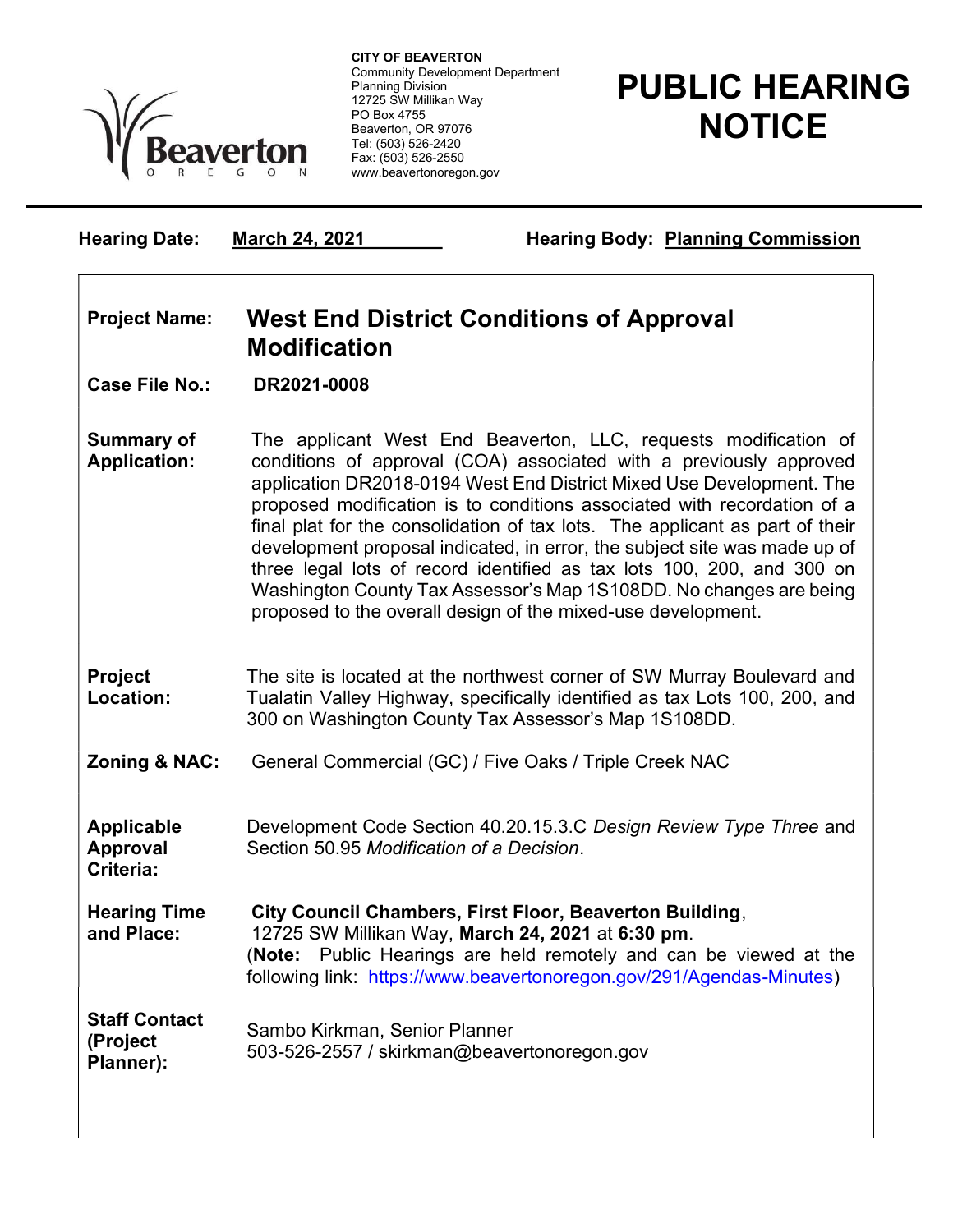| How to<br><b>Participate</b> | Given the current COVID-19 crisis the City of Beaverton strongly<br>encourages submitting written public testimony via email to the<br>project planner. However, visitor comments and public hearing testimony<br>can be provided in the following ways:<br>• In writing via email to the project planners<br>skirkman@beavertonoregon.gov or<br>mailboxceddplanning@beavertonoregon.gov<br>• In writing via mail to project planner to PO Box 4755, Beaverton,<br>OR 97076<br>• Over the phone during the live Planning Commission meeting by<br>calling 503-755-9544.<br>• In person on a video link. The Planning Commission Meeting can<br>be viewed from the Beaverton Building Council Chambers, and in- |
|------------------------------|----------------------------------------------------------------------------------------------------------------------------------------------------------------------------------------------------------------------------------------------------------------------------------------------------------------------------------------------------------------------------------------------------------------------------------------------------------------------------------------------------------------------------------------------------------------------------------------------------------------------------------------------------------------------------------------------------------------|
|                              | person public hearing testimony may be provided on a computer<br>set up in the Beaverton Building.                                                                                                                                                                                                                                                                                                                                                                                                                                                                                                                                                                                                             |

\*\*\*NOTE: The City of Beaverton has declared a State of Emergency due to COVID-19 and the Community Development Department is closed to the public until further notice. The Community Development Department is evaluating temporary changes to processes and procedures to respond appropriately to the COVID-19 State of Emergency and is committed to ensuring that the land use review process continues to fulfill the requirements of state and local law while protecting the health and wellbeing of the community.\*\*\*

Pursuant to Section 50.88 of the Beaverton Development Code, written comments or exhibits submitted prior to the hearing in order to be submitted by staff at the hearing must be received by the City Recorder or project planner no later than 4:30 p.m. on the day of the scheduled hearing. To be made a part of the written staff report, correspondence needs to be received by Friday, March 12, 2021. All written testimony provided prior to the meeting will be provided to Planning Commission prior to their decision. Please reference the Case File Number and Project Name in your written comments. Comments are encouraged be provided comment via email to skirkman@beavertonoregon.gov.

A copy of all documents and evidence submitted by or on behalf of the applicant, and applicable review criteria, are available for inspection. Please contact the project planner for more information or to view documents electronically. A copy of the staff report will be available for inspection at no cost at least seven (7) calendar days before the hearing. A copy of any or all materials will be provided at a reasonable cost. A copy of the staff report may also be viewed online at: www.beavertonoregon.gov/DevelopmentProjects

Staff strongly encourages you to participate in the public process by reviewing documents online and viewing the public meeting at https://www.beavertonoregon.gov/291/Agendas-Minutes. If you do not have the technology to view documents, watch, or participate in the meeting, please contact the project planner for additional support.

The Planning Commission shall conduct hearings in accordance with adopted rules of procedure and shall make a decision on the development application after the hearing closes. Failure to raise an issue in a hearing, by testifying in person or by letter, or failure to provide statements or evidence with sufficient specificity to afford the decision making authority an opportunity to respond to such issue, precludes appeal to the Land Use Board of Appeals on the issue.

## Facilities Review Committee Meeting Day: March 17, 2021

The Facilities Review Committee is not a decision-making body but advises the Director and Planning Commission on a project's conformity to the technical criteria specified in Section 40.03 of the Beaverton